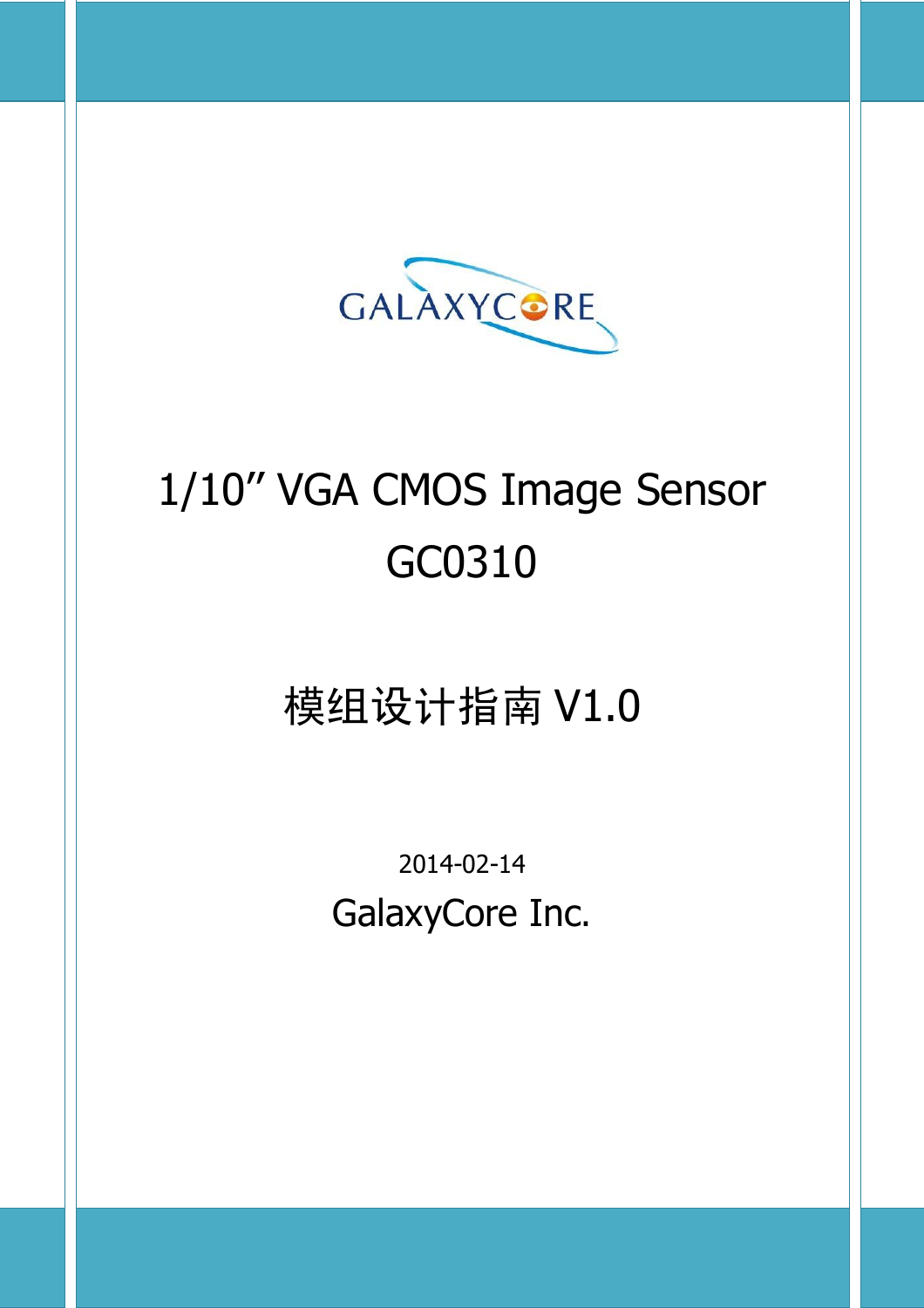



目 录

| 1. 外围电路…………………………………………………………………………………3 |  |
|-----------------------------------------|--|
|                                         |  |
|                                         |  |
|                                         |  |
|                                         |  |
|                                         |  |
|                                         |  |
|                                         |  |
|                                         |  |
|                                         |  |
|                                         |  |
|                                         |  |
|                                         |  |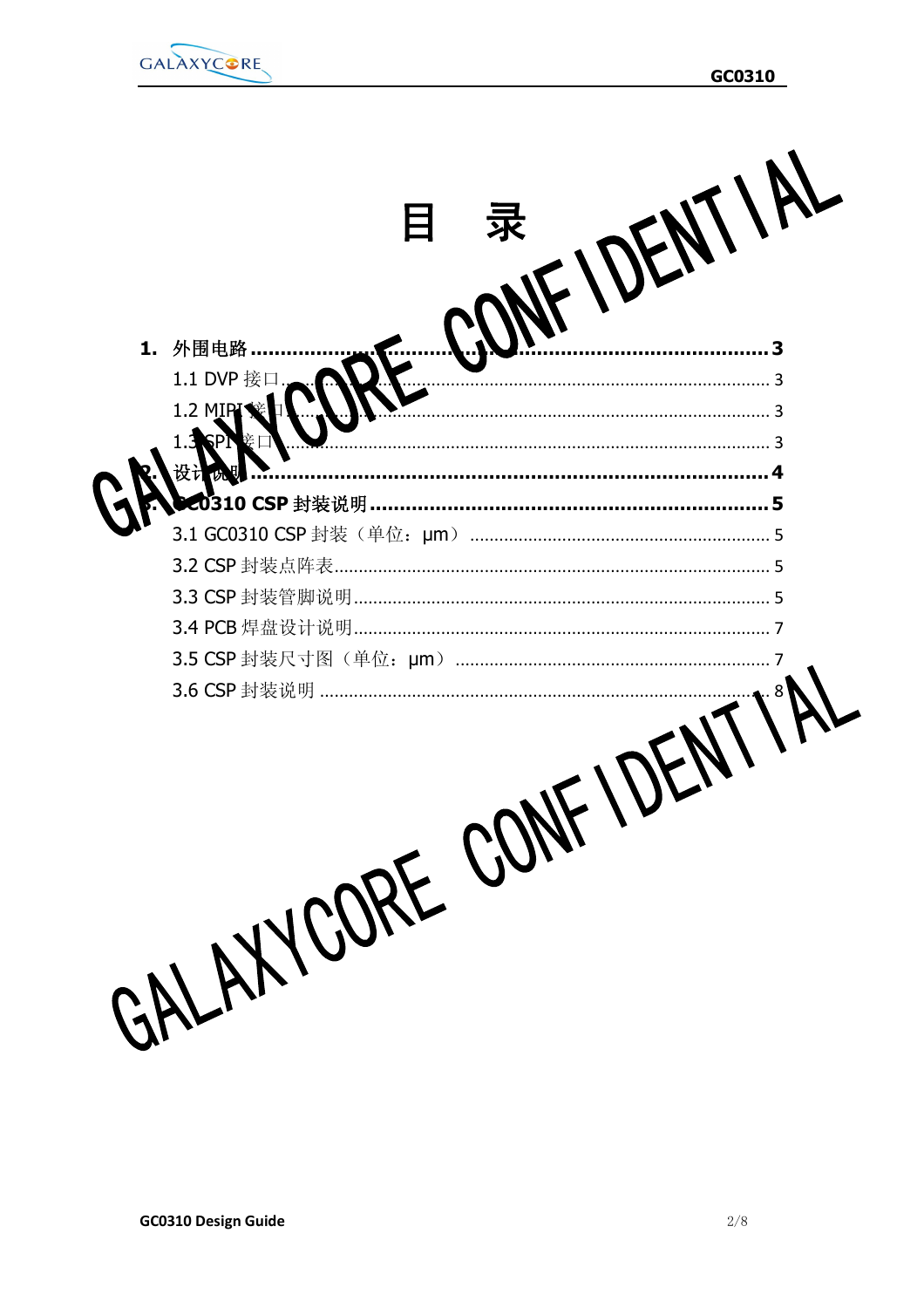

### **1.外围电路**





**GC0310 Design Guide** 3/8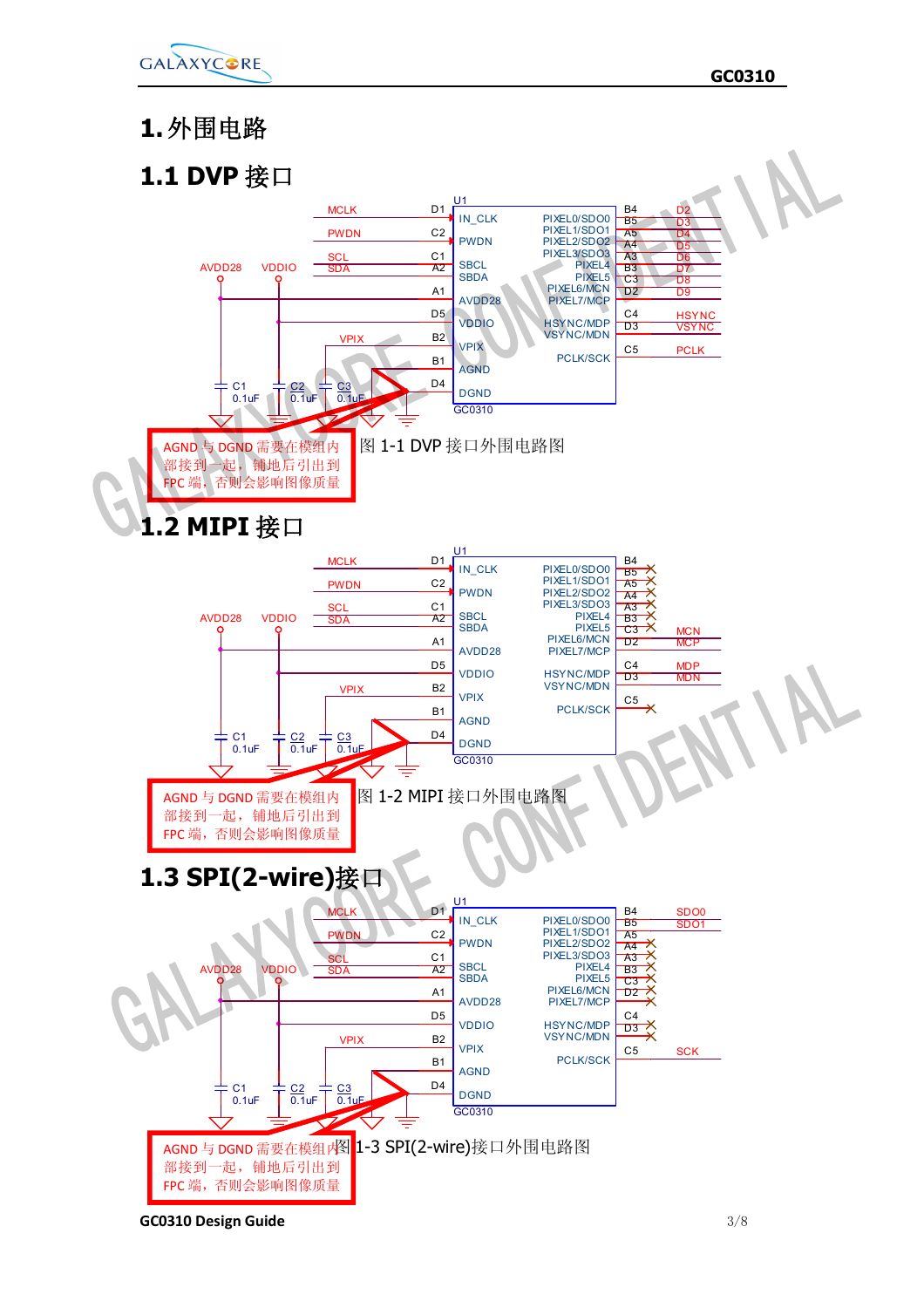**GC0310**

#### **2.设计说明**

- ◆ GC0310芯片有两路电源供电: AVDD28, IOVDD; AVDD28为模拟供电电源,2.7~3.0V; IOVDD为I/O电源,1.7~3.0V;
- ◆ 靠近电源处,加如图示C1、C2、C3滤波电容,容值均为0.1µF或以上;
- 电容摆放应尽量靠近电源Pin脚,且电容不可省去,否则会影响图像质量;
- AVDD28和IOVDD两路电源必须分开接到外部Pin上, 否则会影响图像质量;
- AGND、DGND需要在模组内部接到一起,DGND再做铺铜,否则会影响图像 质量;
	- 电源线、GND走线宽度至少加粗至0.2mm以上;
	- FPC/PCB布线时尽量让SBDA/SBCL线远离高速的信号线(如PCLK/D0~D2);
- SBCL/SBDA pin 外部需要4.7k~10kΩ的上拉电阻;
- MCP、MCN需要尽量平行走线,等长;尽量少打或不打过孔;且要远离高频 信号线(如MCLK), 最好是能用地线保护起来, 且差分线对走线的背面也尽 量是地线走线,并铺地铜作为参考层。差分线对的匹配阻抗要求为  $100Ω±10%$
- · MDP、MDN需要尽量平行走线, 等长; 尽量少打或不打过孔; 且要远离高频 信号线(如MCLK),最好是能用地线保护起来,且走线的背面也尽量是地线 走线,并铺地铜作为参考层。差分线对的匹配阻抗要求为100Ω±10%。
- MCP、MCN的走线和MDP、MDN的走线相互之间也需要是等长的。
- TEST pin;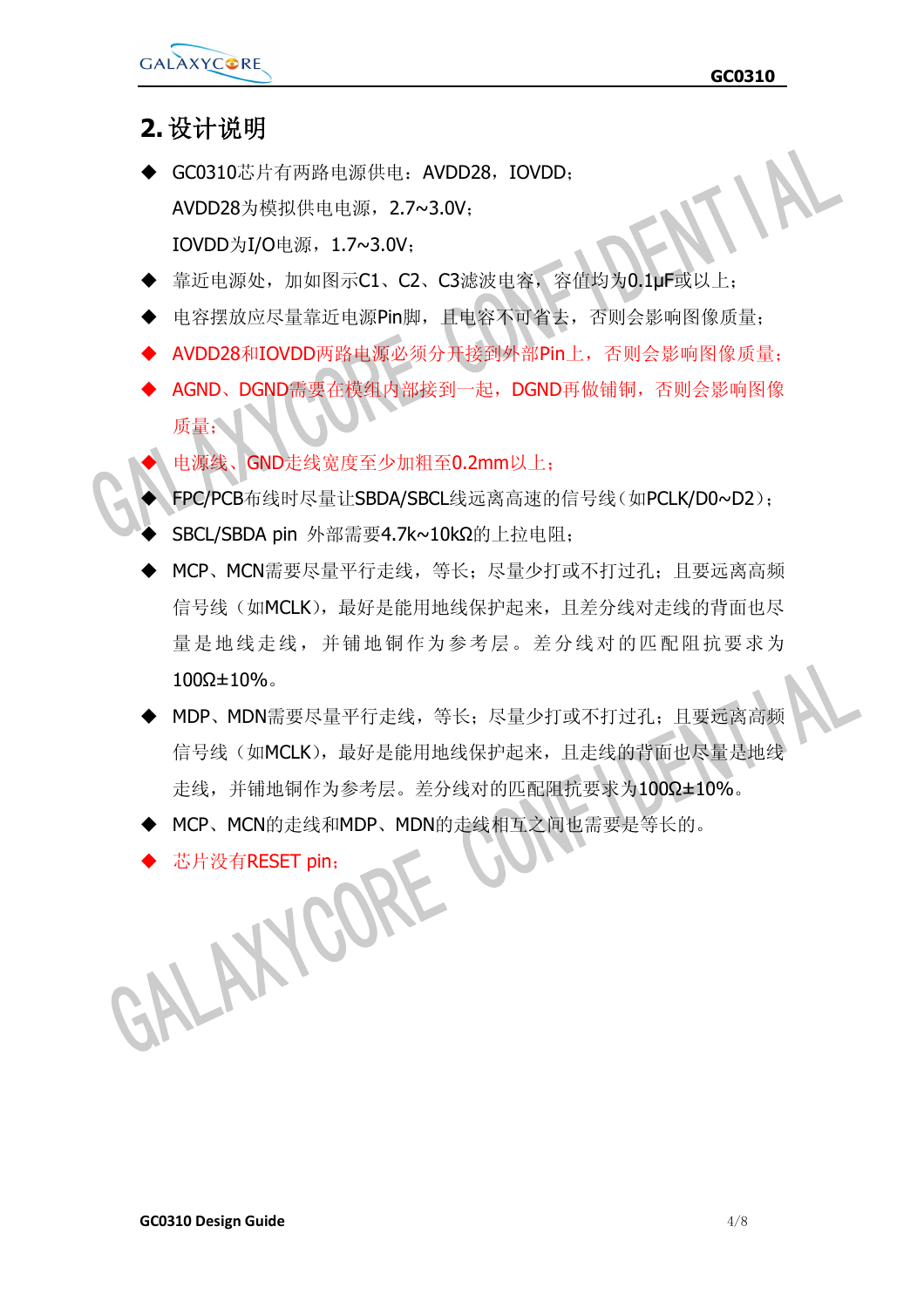

### **3. GC0310 CSP 封装说明 3.1 GC0310 CSP 封装(单位:μm)**  $\overline{A}$  $\mathbf{1}$  $\overline{2}$ 3  $\overline{4}$  $\overline{5}$  $\boldsymbol{A}$ Pixel center (-132.598, 55.114)  $\overline{B}$  $\rm{B}$  $\overline{C}$  $\widetilde{\text{Chip center}}(0,0)$  ${\bf D}$

图 3-1 CSP 焊盘 Top View(Bumps Down)

### **3.2 CSP 封装点阵表**

|   | AVDD <sub>28</sub> | <b>SBDA</b>                  | D < 4            | $D <3$ >/SDO<3>   D<2>/SDO<2>  |                 |
|---|--------------------|------------------------------|------------------|--------------------------------|-----------------|
| в | <b>AGND</b>        | <b>VPIX</b>                  | D < 5            | $D < 0$ >/SDO<0>   D<1>/SDO<1> |                 |
|   | <b>SBCL</b>        | <b>PWDN</b><br>$D < 6$ >/MCN |                  | <b>HSYNC/MDP</b>               | <b>PCLK/SCK</b> |
| D | <b>INCLK</b>       | $D < 7$ /MCP                 | <b>VSYNC/MDN</b> | <b>DGND</b>                    | <b>IOVDD</b>    |

### **3.3 CSP 封装管脚说明**

| Pin            | <b>Name</b>        | <b>Pin Type</b> | <b>Function</b>               |
|----------------|--------------------|-----------------|-------------------------------|
| A1             | AVDD <sub>28</sub> | <b>POWER</b>    | 模拟电路电源: 2.7~3.0V, 通过0.1µF或1µF |
|                |                    |                 | 的电容接地                         |
| A <sub>2</sub> | <b>SBDA</b>        | I/O             | 串行通讯口数据线                      |
| A3             | D < 4              | Output          | YUV/RGB 图像数据输出端口 bit[4]       |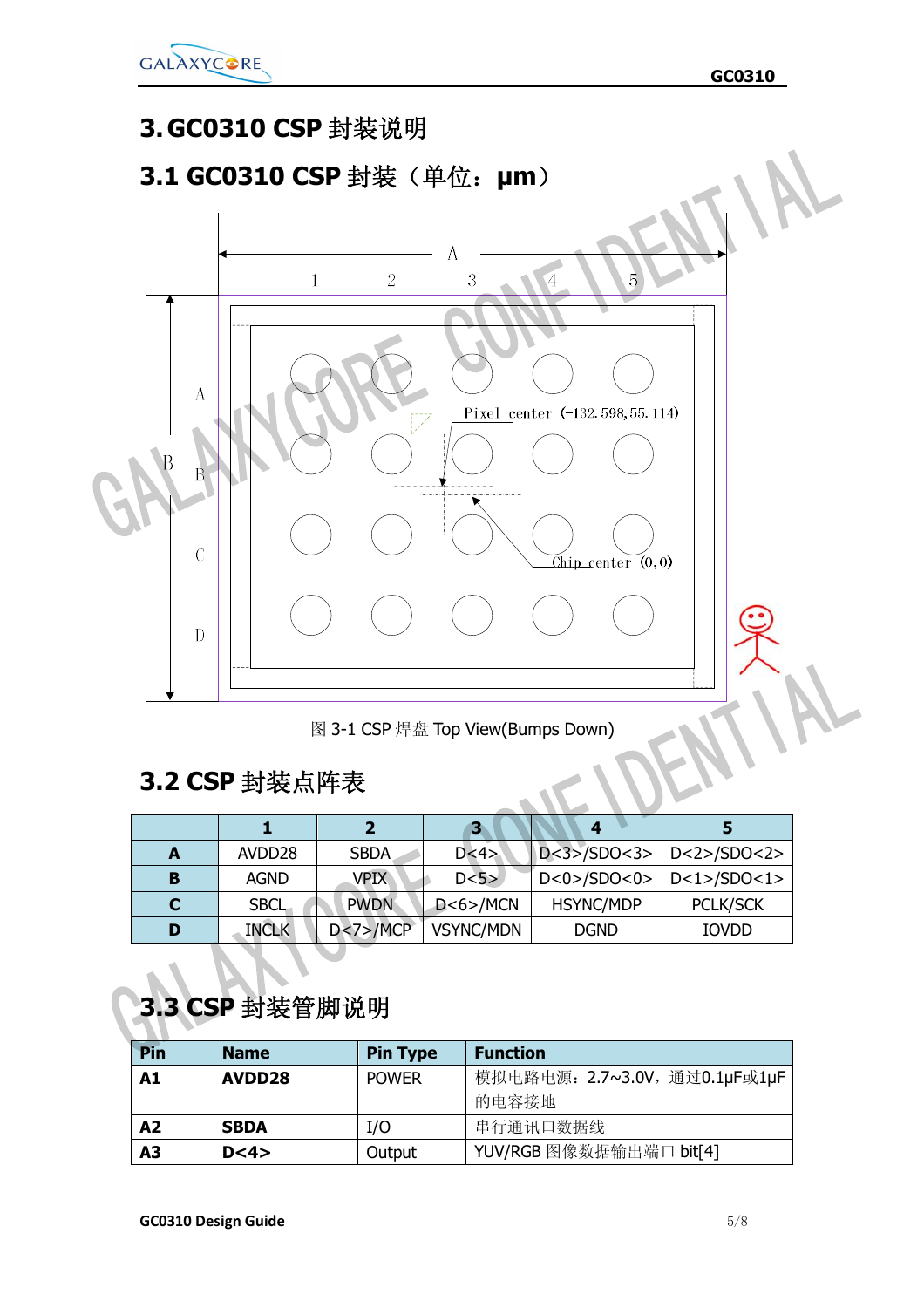

| <b>A4</b>      | D < 3        | Output       | YUV/RGB 图像数据输出端口 bit[3]            |  |
|----------------|--------------|--------------|------------------------------------|--|
|                | SDO < 3      |              | SPI 输出端口 bit[3]                    |  |
| <b>A5</b>      | D < 2>       | Output       | YUV/RGB图像数据输出端口 bit[2]             |  |
|                | SDO < 2>     |              | SPI 输出端口 bit[2]                    |  |
| <b>B1</b>      | <b>AGND</b>  | Ground       | 模拟地                                |  |
| <b>B2</b>      | <b>VPIX</b>  | Power        | 内部电源, 通过 0.1µF 或 1µF 的电容接地         |  |
| <b>B3</b>      | D < 5        | Output       | YUV/RGB图像数据输出端口 bit[5]             |  |
| <b>B4</b>      | D < 0 >      | Output       | YUV/RGB 图像数据输出端口 bit[0]            |  |
|                | SDO < 0 >    |              | SPI 输出端口 bit[0]                    |  |
| <b>B5</b>      | D < 1>       | Output       | YUV/RGB 图像数据输出端口 bit[1]            |  |
|                | SDO < 1      |              | SPI 输出端口 bit[1]                    |  |
| C1             | <b>SBCL</b>  | Input        | 串行通讯口时钟线                           |  |
| C <sub>2</sub> | <b>PWDN</b>  | Input        | 芯片休眠模式控制:                          |  |
|                |              |              | 0: 正常工作                            |  |
|                |              |              | 1: 休眠模式                            |  |
| C3             | D < 6        | Output       | YUV/RGB 图像数据输出端口 bit[6]            |  |
|                | <b>MCN</b>   |              | MIPI clock (-)                     |  |
| C <sub>4</sub> | <b>HSYNC</b> | Output       | HSYNC 输出信号                         |  |
|                | <b>MDP</b>   |              | MIPI data $(+)$                    |  |
| C <sub>5</sub> | <b>PCLK</b>  | Output       | PIXEL 时钟输出                         |  |
|                | <b>SCK</b>   |              | <b>SPI CLK</b>                     |  |
| D1             | <b>INCLK</b> | Input        | 系统时钟输入                             |  |
| D <sub>2</sub> | D < 7        | Output       | YUV/RGB 图像数据输出端口 bit[7]            |  |
|                | <b>MCP</b>   |              | MIPI clock $(+)$                   |  |
| D <sub>3</sub> | <b>VSYNC</b> | Output       | VSYNC 输出信号                         |  |
|                | <b>MDN</b>   |              | $MIPI data(-)$                     |  |
| D <sub>4</sub> | <b>DGND</b>  | Ground       | 数字地                                |  |
| D <sub>5</sub> | <b>IOVDD</b> | <b>POWER</b> | I/O 供电电源: 1.7~3.0V, 通过 0.1μF 或 1μF |  |
|                |              |              | 的电容接地                              |  |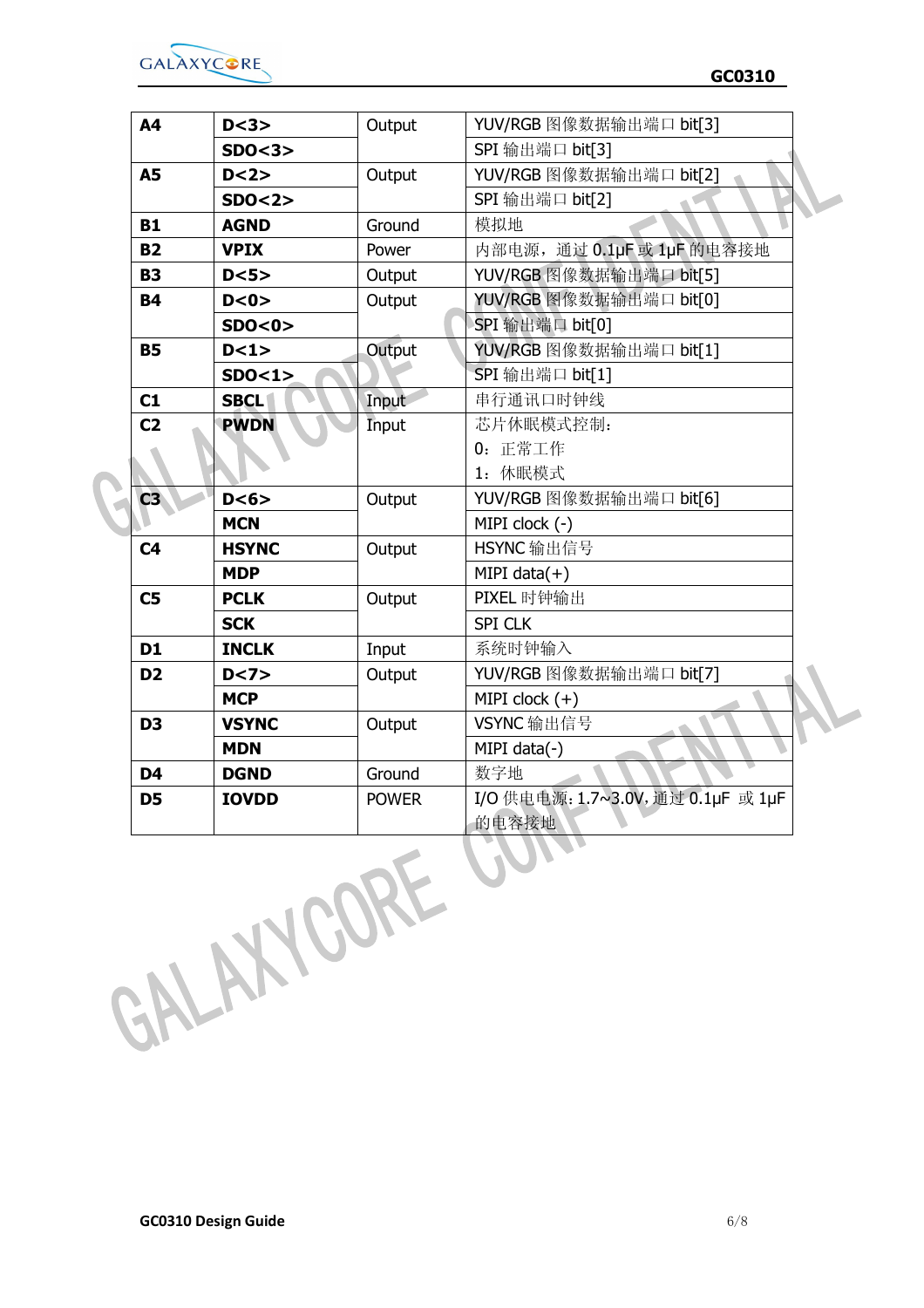

### **3.4 PCB 焊盘设计说明**



Notch

b

 $\frac{3}{2}$ 

Unit:um Package Size: 2510\*2220 **Ball diameter:230** Ball pitch: X-460um, Y-510um 图 3-3 CSP 封装尺寸图

 $\overline{10}$ 

**CROSS SECTION VIEW (E-E)** 

 $\mathbf C$